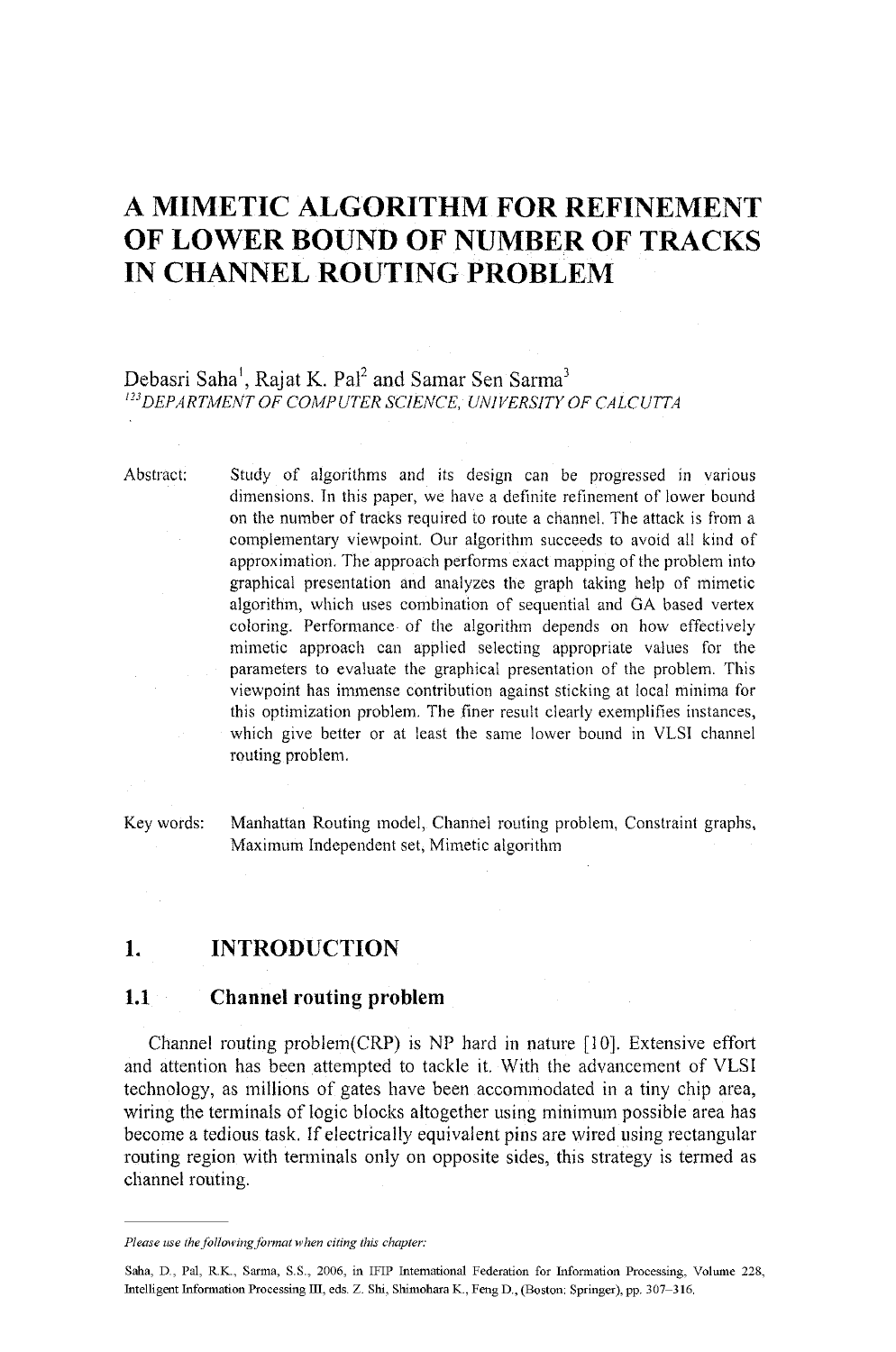CRP is constrained form of optimization problem, where horizontal span of nets are assigned in horizontal tracks, avoiding conflicts so that track requirement is minimized. As CRP is NP hard [1,2,3], to design an algorithm with much lower complexity, we have taken heuristic support. As practical lower bound deviates much from the trivial one, our algorithm focuses on the computation of nontrivial lower bound on the number of tracks. The evolutionary techniques of mimetic algorithm, which efficiently handles hybrid optimization problems, are effectively incorporated here to find a better nontrivial solution. It generates near-optimal results for a number of well-known benchmark channels in reasonable time.

Here we consider grid based reserved layer Manhattan routing model, which is rectilinear in nature and each layer is restricted to accommodate a certain type (horizontal or vertical) of wire.

#### **1.2 Constraints of CRP and their significance**

Routing of wires should satisfy both kind of constraints- Horizontal constraints and Vertical constraints. Two nets  $n_i$  and  $n_i$  are said to have horizontal constraints, if their horizontal spans have at least one column common. Two nets *n\* and nj are said to have vertical constraints, if there exists a column such that the terminal on the top of the column belongs to net  $n_i$  and the terminal on the bottom of the column belongs to net  $n_i$  or vice versa.

These constraints can be well visualized by two constraint graphs  $-$ HCG(Horizontal Constraint Graph) and VCG(Vertical Constraint Graph)[4].

HCG  $G=(V,E)$  is an undirected graph where each vertex  $v_i \in V$  represents a net n<sub>i</sub> and each edge ( $v_i,v_j$ ) C E represents horizontal constraint between net n<sub>i</sub> and net n<sub>i</sub>. It signifies that if there is an edge between vertices  $v_i$  and  $v_i$ , then nets ni and *Uj* cannot be placed in the same track.

Horizontal constraint can have a complementary representation through  $HNCG(Horizontal Non-Construction of Graph)$ .  $HNCG \ G=(V,E)$  is an undirected graph where each vertex  $v_i \in V$  represents a net  $n_i$  and each edge  $(v_i, v_j) \in E$ indicates that net n<sub>i</sub> and net n<sub>i</sub> are horizontal constraint-free i.e. horizontal span of net  $n_i$  and  $n_j$  have no common column. It implies that if there is an edge between vertices  $v_i$  and  $v_j$ , then net  $n_i$  and  $n_j$  can be placed in the same track if only horizontal constraint is taken into account.

VCG  $G=(V,E)$  is a directed graph where each vertex  $v_i \in V$  represents a net  $n_i$  and each directed edge  $\langle v_i, v_j \rangle \in E$  represents vertical constraint between net n, and net n, such that there exists a column for which the top terminal belongs to net  $n_i$  and the bottom terminal belongs to net  $n_i$ . Interpretation of VCG is that if there is a directed edge from vertices  $v_i$  to  $v_j$ , then net  $n_i$  must be placed in a track above the track where net  $n_i$  is placed. That means it emphasize the ordering of net assignments in the channel.

The maximum number of nets, which crosses a column gives the knowledge of Channel Density  $(d_{max})$ . If we neglect vertical constraint, minimum number of track requirement is equal to  $d_{\text{max}}$ . This information is extracted either from HCG or from HNCG. In case of HCG, computation of Clique Number generates the value of channel density where as if HNCG is considered, we have to calculate Independence Number. Here we introduce the definition of clique number and independence number of a graph.

Definition 1 : Clique Number of a graph is the size of maximal complete subgraph of the graph.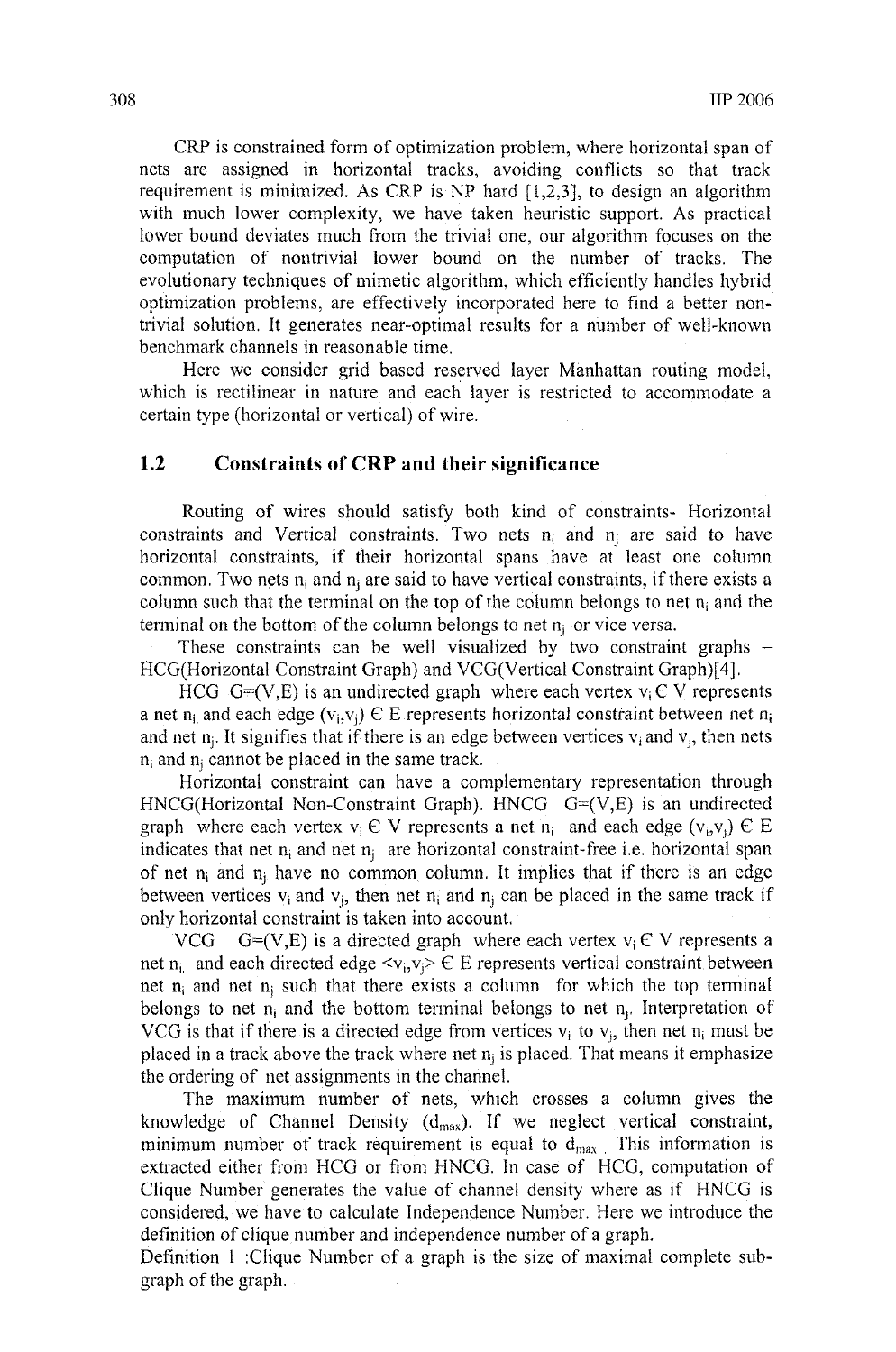Definition 2;A set of vertices in a graph is said to be an independent set of vertices or simply independent set if no two vertices in the set are adjacent.

Definition 3:A maximal independent set is an independent set to which no other vertex can be added without destroying its independent property.

Definition 4:The number of vertices in the largest independent set of a graph is called the independence number.

On the other hand, VCG contributes the value of  $v_{\text{max}}$ , which is nothing but the length of longest chain in VCG. It indicates that, if we consider only vertical constraints, at least  $v_{\text{max}}$  number of track is required.

The rest of the paper is organized as follows. Section2 discusses the motivation of the work. Section3 discusses the proposed algorithm and section4 throws light on the time complexity of the algorithm. Section illustrates the execution of the algorithm by an example. Section6 focuses on the definite refinement on minimum number of tracks to route a channel and discusses the empirical observations on some randomly generated instances. Section? extends our proposed algorithm for two-layer restricted doglegging model. Sections concludes the paper & discusses scope for future work.

# 2. MOTIVATION AND CONTRIBUTION

Our work is motivated as we have analyzed a lots of practical instances of channel, which cannot be routed using either  $d_{max}$  or  $v_{max}$  number of tracks. Apparently max (d<sub>max</sub>, v<sub>max</sub>) is formulated as an estimate of *trivial lower bound*. But simultaneous consideration of both the constraints generates a practical situation where a greater number of tracks are necessary to route a channel. It encourages us to combine the information from two constraint graphs into a single one, so that the resulted composite constraint graph can conjointly helps us to find the *non-trivial lower bound.* 

HCG is an interval graph, whereas it's complement graph is a comparability graph [5]. The common feature of them is that they are both perfect in nature. A graph is said to be perfect, if it has no induced sub-graph with odd cycle of length greater than or equal to five.

But VCG can be any directed acyclic graph (if we take only cycle free VCG). If we proceed by extracting constraint based information from VCG and incorporating those into HNCG, it results into a modified HNCG, which may not still remain perfect in nature. Although Clique number or Independence number of perfect graph is polynomial-time computable, the possibility for modified HNCG of being non-perfect restricts us guaranteeing a deterministic polynomial time algorithm for independence number computation,

Success of mimetic algorithm in handling NP hard optimization problems inspired us to introduce it in our problem solving [6,9]. In our paper, mimetic algorithm tries to optimally color the vertices of the composite graph. The result is equivalent to finding maximal independent set of maximum cardinality.

In our previous paper[7], we deliberately kept composite constraint graph(Modified HCG) chordal as clique number of chordal graph is polynomially computable. But to do so, some vertical constraint based information is lost, which is treated as approximation. Hence there the Modified HCG reflects only approximated lower bound, not the exact one. Here we preserve all constraint related information in modified HNCG and this information is processed using GA operators to produce practical lower bound.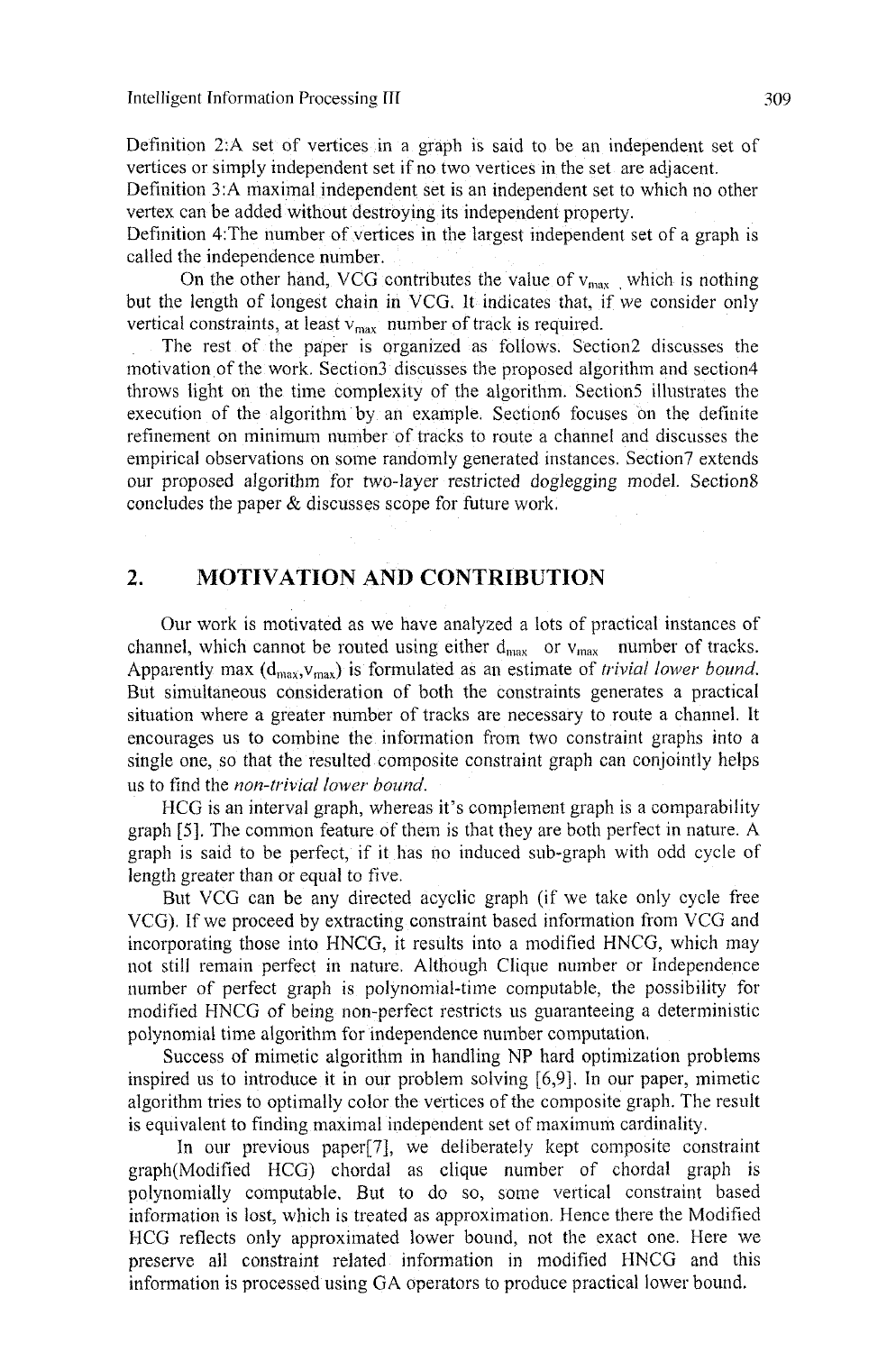# 3. CONTRIBUTION OF THE ALGORITHM

#### **3.1 Construction of composite graph**

We propose a hybrid GA based heuristic algorithm to determine the nontrivial lower bound on the number of tracks required to route a channel in polynomial time. An edge between vertices  $v_i$  and  $v_j$  in HNCG signifies that, net n<sub>i</sub> and n<sub>i</sub> have no horizontal overlapping. That doesn't mean those can be placed in the same track, as vertical constraint may impose ordering on their tracks. In VCG, if directed edges  $\leq i$ ,  $j$  and  $\leq j$ ,  $k$  are present, that indicates net  $n_i$  has to be placed above net  $n_i$  and net  $n_i$  above net  $n_k$ . Hence net  $n_i$  has to be placed above net  $n_k$ . This transitive closure property is strictly followed by vertical constraints. So net n<sub>i</sub> cannot be accommodated with net  $n_k$  even if those are horizontal constraint free. . It is focused that none of the constraint graph can alone cover all constraint information So we extract this vertical constraint based information from VCG and incorporate those into HNCG to highlight all constraint information through a single graph.

We find out all possible directed paths between each pair of source (indegree zero) and sink (Outdegree zero) vertices in VCG, then apply transitive closure property (if  $a$ -> b and  $b$ -> c, then  $a$ -> c) to construct an edge list E, which contains edges between all pair of vertices having a directed path between them in VCG, but without any directed edge between them. The directed edges already present in VCG reflects direct vertical constraint, hence those are automatically covered by horizontal constraint consideration. Hence E contains only those edges, which reflect indirect or derived vertical constraints.

Each edge  $(v_i, v_i)$  of edge list E, if present in HNCG, indicates that the corresponding nets  $n_i$  and  $n_i$  are not horizontally constrained but only vertically. Our strategy is to delete all such edges from HNCG. The Modified HNCG, thus obtained, is termed as Composite graph as it focuses combined effect of all constraints.

Definition 5: For composite graph  $G = (V, E)$ , each vertex  $v_i \in V$  represents a net  $n_i$  and each edge ( $v_i$ ,  $v_j$ )  $\in$  E implies corresponding nets  $n_i$  and  $n_j$  are constraint-free and can be placed in same track.

Conversely we can say, two disconnected vertices  $v_i$  and  $v_j$  reflects the fact that corresponding nets  $n_i$  and  $n_j$  are mutually constrained, hence occupy separate tracks. Independence number I, i.e. the maximum number of mutually unconnected vertices of the Composite graph gives an estimate of lower bound (Lbound) of tracks.

# **3.2 Computation of Independence Number using Mimetic**  Algorithm

The problem of finding Independence number I of Composite graph is mapped into the problem of proper coloring of vertices, where connected vertices are colored with distinct colors. Our algorithm proceeds with proper coloring of Composite graph satisfying the objective that as many vertices as possible are colored by each color applied. That means, if each color is assigned to as many vertices as possible obeying proper coloring, the maximum number of vertices colored with identical color specifies Independence Number I.

In this context, the order of sequential coloring of vertices is of great significance. The vertices of composite graph are arranged in increasing order of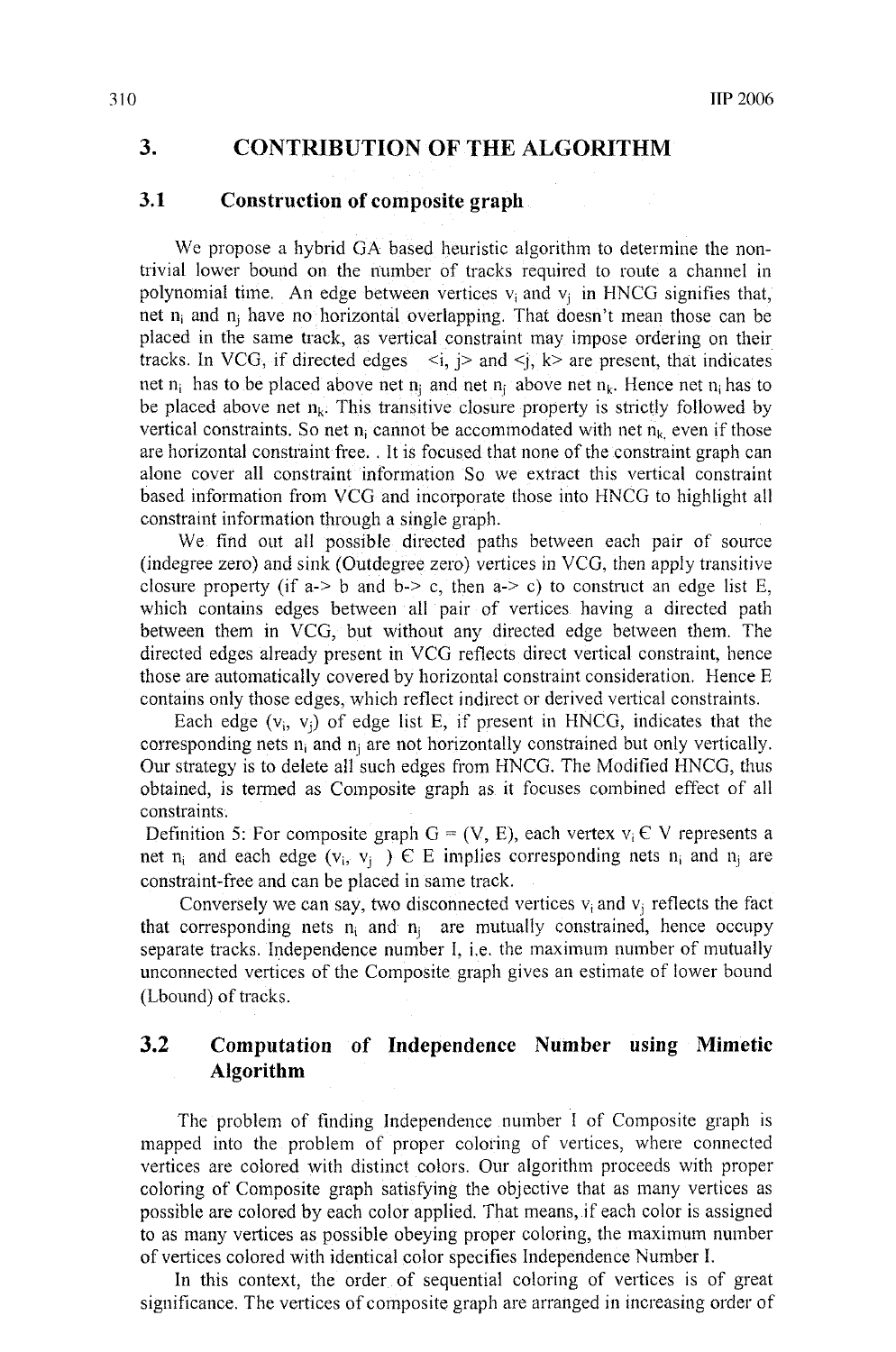their degree and considered for proper coloring in this sequence. We stack for use as many colors as the number of vertices in Composite graph. Each color is encoded as an integer. GA works by evolving a population of strings over generations. We use random selection of a color, consider vertices in minimum degree sequence, continue assigning the color till the violation of proper coloring, followed by selection of another color. Fitness value of a string is evaluated as the maximum occurrences of a single color (integer) in the string. GA attempts to optimize this fitness function through effective application of GA parameters Reproduction, Crossover and Mutation [8] with appropriate probability. Reproduction emphasizes survival of highly fit strings. Crossover provides encouraging results against sticking to local optima. Random selection of mutation location also helps to reach global minima.

#### **3.3 Detection of obstruction condition**

Let us consider the following two channel specifications;



In both cases. Composite graph is same as HNCG. Independence number I is 2 but track requirement is 3, as net 1 and net 2 can't be placed in same track for figl and net 3 and net 4 can't be placed in same track for fig3. So at least three tracks are required to route the channel.

Lemmal: For a pair of directed paths (chain) from source to sink vertices, with length difference  $\leq 1$  and at least one with length  $v_{\text{max}}$ , then if source vertices, or sink vertices, or both pairs are disconnected in HNCG, at least one extra track is the essentially required.

Our proposed algorithm searches for the presence of obstruction condition, if found, at least one extra track is needed. Hence minimum increment in number of track requirement, INCR is 1,

#### **3.4 Algorithms**

#### **Algorithm MlWETIC\_LBOUND**

Input: Channel specification

Output; Lbound, Non-trivial lower bound on the number of tracks.

Stepl: Construct HNCG and VCG from channel specification.

- Step2: Using the transitive closure property, compute the list of edges, E between all possible pair of vertices having shortest directed path length>=2 between them in VCG.
- Step 3: If E is empty, consider HNCG as Composite graph (Modified HNCG).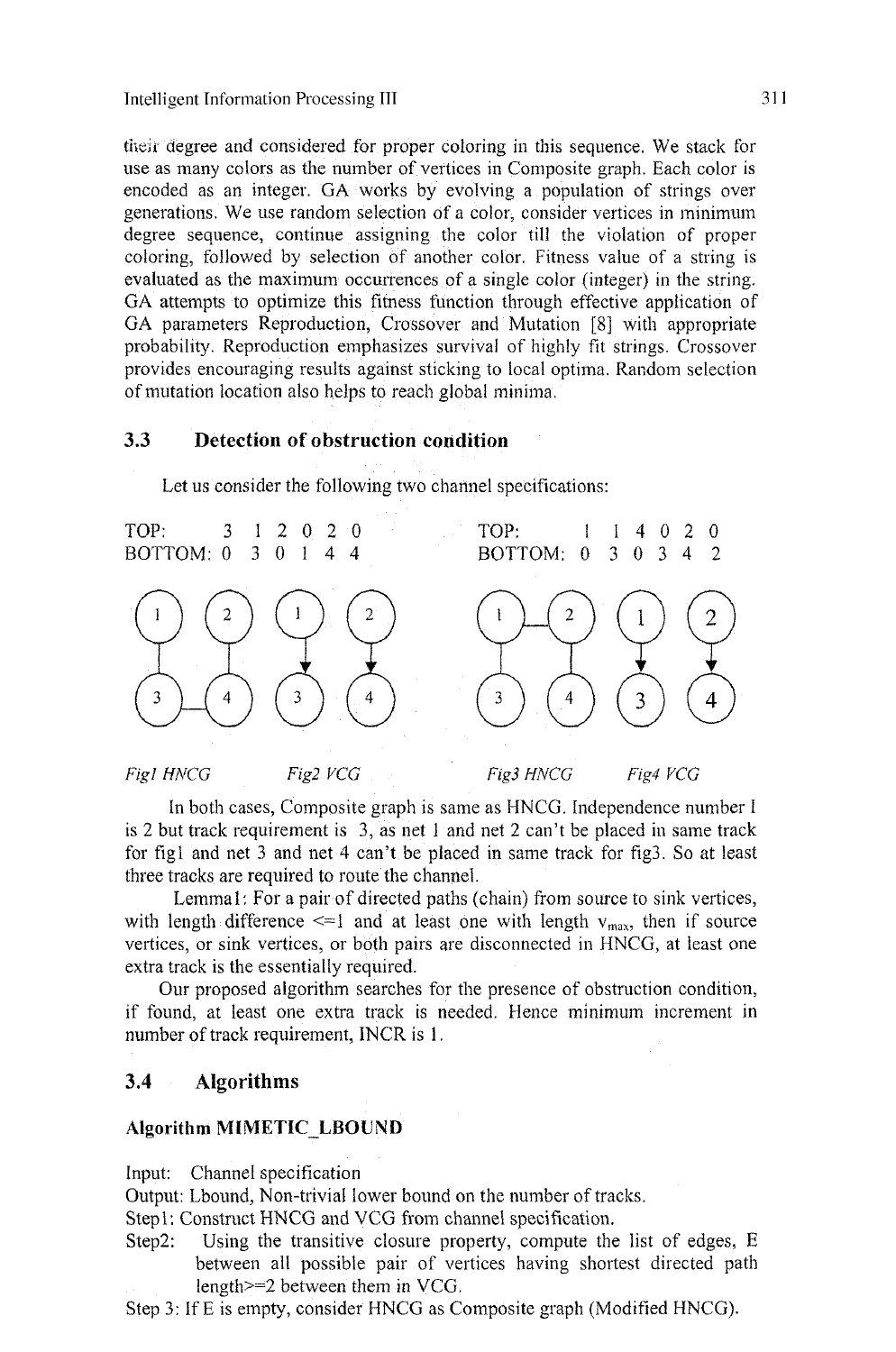Go to Step 5.

Step 4: Delete each edge e of the list E from HNCG, if present in HNCG.

Finally resulted graph is denoted as Composite graph (Modified HNCG).

Step 5: If the Composite graph is a null graph (having only isolated vertices), then

Lbound = No of vertices in Composite graph,

Else compute independence number, I, of the Composite graph using mimetic algorithm.

Step 6: Check for the presence *of obstruction* condition

If present, compute increment in lower bound, INCR due to that. Else INCR =  $0$ .

Finally, Lbound =  $I + INCR$ .

Following are the steps of mimetic algorithm to compute the independence number of a graph

#### **Mimetic Algorithm I\_number**

Input; Composite graph, size of initial population. No of iteration n, Crossover probability pcross.Mutation probability pmutate.

Output; I, Independence number of Composite graph.

- Stepl;Generate initial population containing valid and unique strings of colors using sequentialvertex coloring.
- Step2: Compute maximum fitness value, max\_fitness, of strings in current population.

Repeat up to step6 for n times

Step3: Select strings of high fitness value to generate mating pool. (Reproduction)

Repeat step4 for ncross\* times

Step4:Select parents and crossover site; Perform crossover,

Check validity of new strings; if valid, replace previous one by it.

Repeat step5 for nmutate\* times

StepS; Select string for mutation, site and replacing color; perform mutation.

Check validity of new strings; if valid, replace previous one by it.

Step6:Compute maximum fitness value, new max fitness, of the new generation population.

If new max fitness > max fitness, max fitness $\leftarrow$  new max fitness; Replace current population with new generation population

Step7:  $I \leftarrow max$  fitness

\*(Compute ncross(number of crossover) from pcross and nmutate(number of mutation) from pmutate.)

#### 4. COMPLEXITY ANALYSIS OF MIMETIC LBOUND

Complexity calculation in Mimetic algorithm based design is not straightforward. This paper emphasizes on finding a better non-trivial lower bound than our earlier deterministic algorithm [7]. Let us try to give some highlights of time complexity of our algorithm, Sequential vertex coloring requires  $O(n^2)$ , where n is the number of nets. The initial population of Genetic algorithm is thus obtained in  $O(n^2)$  time complexity.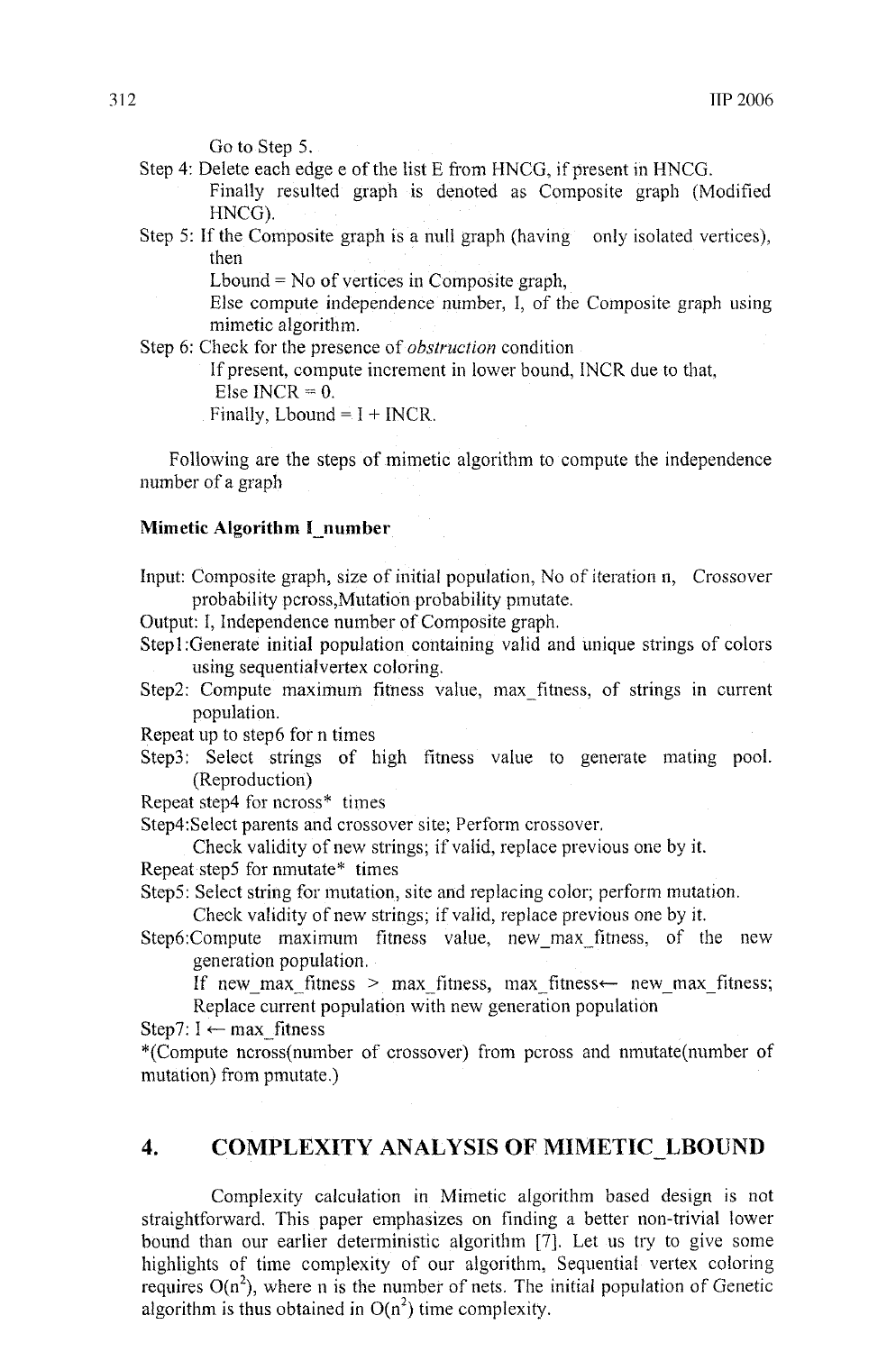Intelligent Information Processing III 313

For mimetic algorithm based heuristic search, we know that it is suitable for MIMD parallel computing and distributed computing environment as these are composed by network of workstations. However we have seen that CPU time required for executing our algorithm using single Pentium4 processor is reasonable for all practical purposes.

5. ILLUSTRATION WITH EXAMPLE



*Fig5: Channel Instance and its routing* 



*Fig6: HNCG Fig7: VCG Fig8: Composite graph* 

Using transitive closure property, the final edge list E is constructed.  $E=\{(1,5),(1,7),(4,7),(2,6)\}$  Edges in these list indicates derived or indirect vertical constraints between corresponding nets. Among these edges, (1,5), (1,7) and (2,6) are present in HNCG and those have to be eliminated from HNCG. Deletion of those edges generates Composite graph. The Maximum Independent Set is  $\{2,3,4,6,7\}$ . Independence number 1=5. Analyzing VCG, it is revealed that there are 2 directed paths from source to sink vertices with lengths  $4(v_{max})$  and 3. Those are  $(1-24-25-27)$  and  $(2-23-26)$ . The source vertices 1 and 2 are horizontally constrained and the edge (1,2) is absent in HNCG. Thus *obstruction*  condition is satisfied for this channel instance. So INCR=1. Hence minimum number of track requirement by our algorithm MIMETIC\_LBOUND is 5+1 or 6. Practical solution shows that, the minimum number of tracks requirement is 6, Hence the result obtained by MIMETIC\_LBOUND tallies with practical solution.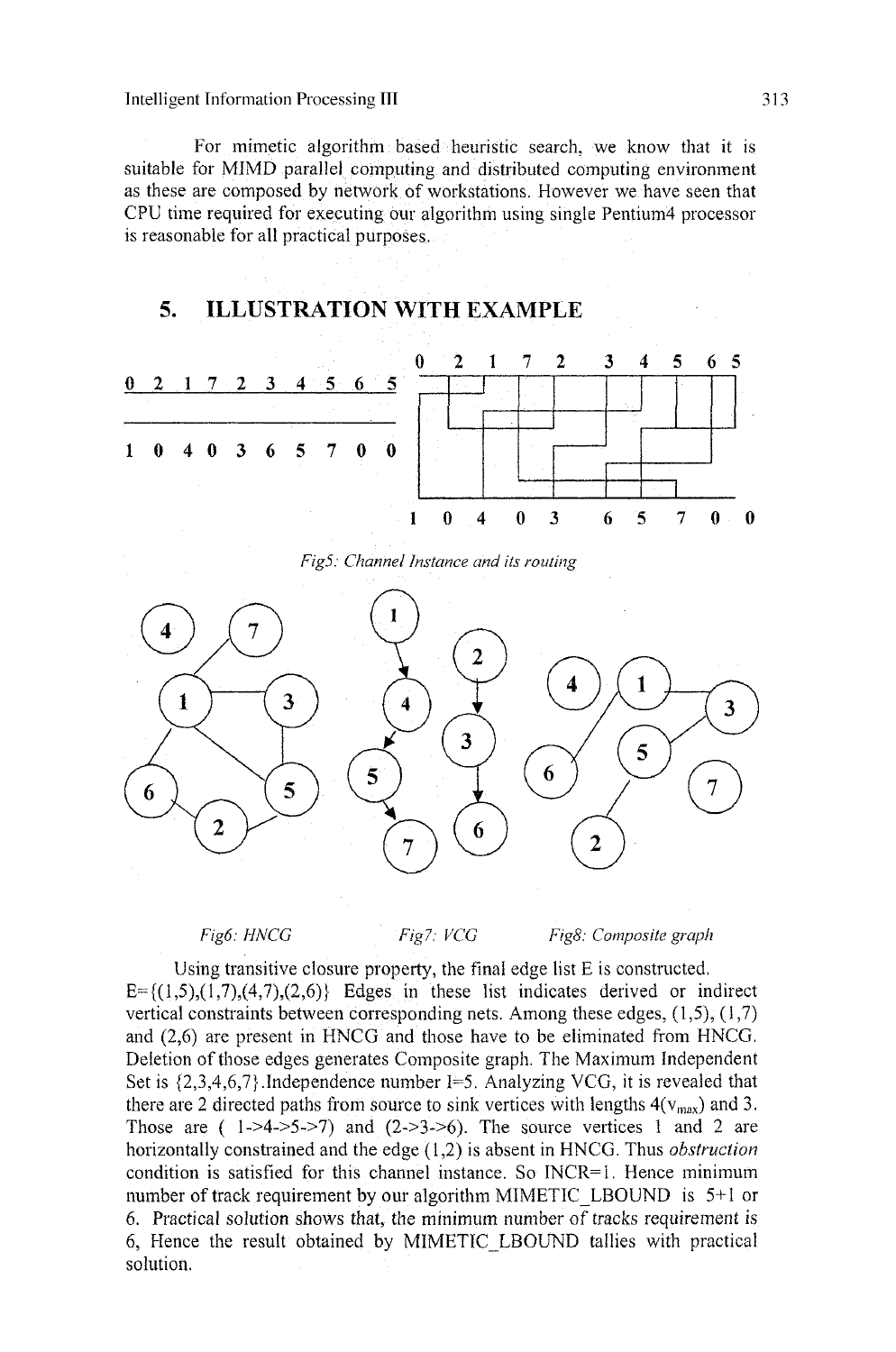# 6. REFINEMENT OF LOWR BOUND OF NUMBER OF TRACK REQUIREMENT THROUGH OUR ALGORITHM

Theorem; MIMETIC\_LBOUND computes exact lower bound on the number of track requirement to route a channel without any approximation, and result is better or at least equal to that found in LOWER BOUND algorithm.

We demonstrate the refinement in results achieved by MIMETIC\_LBOUND in comparison to other algorithms in tabular form.

| Channel         | $d_{max}$ | $V_{\text{max}}$ | $Max(d_{max, \cdot})$ | Lbound by    | CPU time | Best solution |
|-----------------|-----------|------------------|-----------------------|--------------|----------|---------------|
| Instance        |           |                  | $V_{\text{max}}$      | our algo     |          | known         |
| CH <sub>1</sub> | 4         | 4                |                       | 6            | .002s    |               |
| CH <sub>2</sub> | 3         | 5                |                       | 6            | .0023s   |               |
| CH <sub>3</sub> | 4         | 4                |                       | O            | .0025s   |               |
| CH <sub>4</sub> | 4         | 4                | 4                     | <sub>t</sub> | .0024s   |               |
| CH <sub>5</sub> | 5         | 5                |                       |              | .0034s   | 6             |
| RKPC1           | 3         |                  |                       |              | .002s    |               |
| RKPC6           | 4         |                  |                       |              | .11s     |               |
| RKPC8           | 5         |                  |                       |              | .06s     |               |
| RKPC9           | 6         | 6                | 6                     | 10.          | .16s     | 10            |
| DDE             | 19        | 23               | 23                    | 28           | Imin     | 28            |
|                 |           |                  |                       |              | 54.16s   |               |

*Table* /.Lower bound using MIMETIC\_LBOUND and comparison with other algorithms

The result is achieved implementing MIMETIC\_LBOUND in matlab using Pentium4 machine with clock frequency 1.5 GHz. CHI through CH5 [mentioned in appendix], clearly demonstrate refinement in results. For next four channel instances [10], MIMETIC\_LBOUND results tally with previous results. MIMETIC\_LBOUND also provide result as good as other conventional algorithm for Deutsch's difficult example (DDE).

*Table 2:* Suitable values of GA parameters to obtain optimum solution for some channel instances using MIMETIC\_LBOUND

| Channel         | GA related parameters for optimum Lbound |           |               |             |  |  |  |  |  |  |
|-----------------|------------------------------------------|-----------|---------------|-------------|--|--|--|--|--|--|
| instance        | Initial                                  | No of     | Crossover     | Mutation    |  |  |  |  |  |  |
|                 | Population                               | iteration | Probability   | Probability |  |  |  |  |  |  |
| CH <sub>1</sub> | $f^{\prime}(\phi_{1})$<br>10             | 2         | $\mathcal{A}$ | .001        |  |  |  |  |  |  |
| CH <sub>2</sub> | 10                                       | 2         | $\cdot$ 4     | .001        |  |  |  |  |  |  |
| CH <sub>3</sub> | 10                                       | 2         | $\mathcal{A}$ | .001        |  |  |  |  |  |  |
| CH <sub>4</sub> | 10                                       | 2         | .4            | .001        |  |  |  |  |  |  |
| CH <sub>5</sub> | 20                                       | 6         | $\cdot$ 8     | .001        |  |  |  |  |  |  |
| <b>RKPC1</b>    | 16                                       | 6         | .8            | .001        |  |  |  |  |  |  |
| RKPC6           | 14                                       | 4         | .6            | .001        |  |  |  |  |  |  |
| RKPC8           | 12                                       | 2         | .4            | .001        |  |  |  |  |  |  |
| RKPC9           | 30                                       | 4         | -8            | .001        |  |  |  |  |  |  |
| DDE             | 140                                      | 12        | .8            | .001        |  |  |  |  |  |  |

Regarding track minimization problem of CRP, our proposed algorithm is able to overcome approximation included in our previous paper and ascertains better results for a number of channel instances. With the help of algorithm LOWER BOUND of previous paper [7] minimum number of tracks required to route the channel (described in section 5) is 5. This result varies from practical solution as it is an approximated result. But MIMETIC LBOUND concludes nontrivial lower bound is 6, which tallies with the practical solution. As our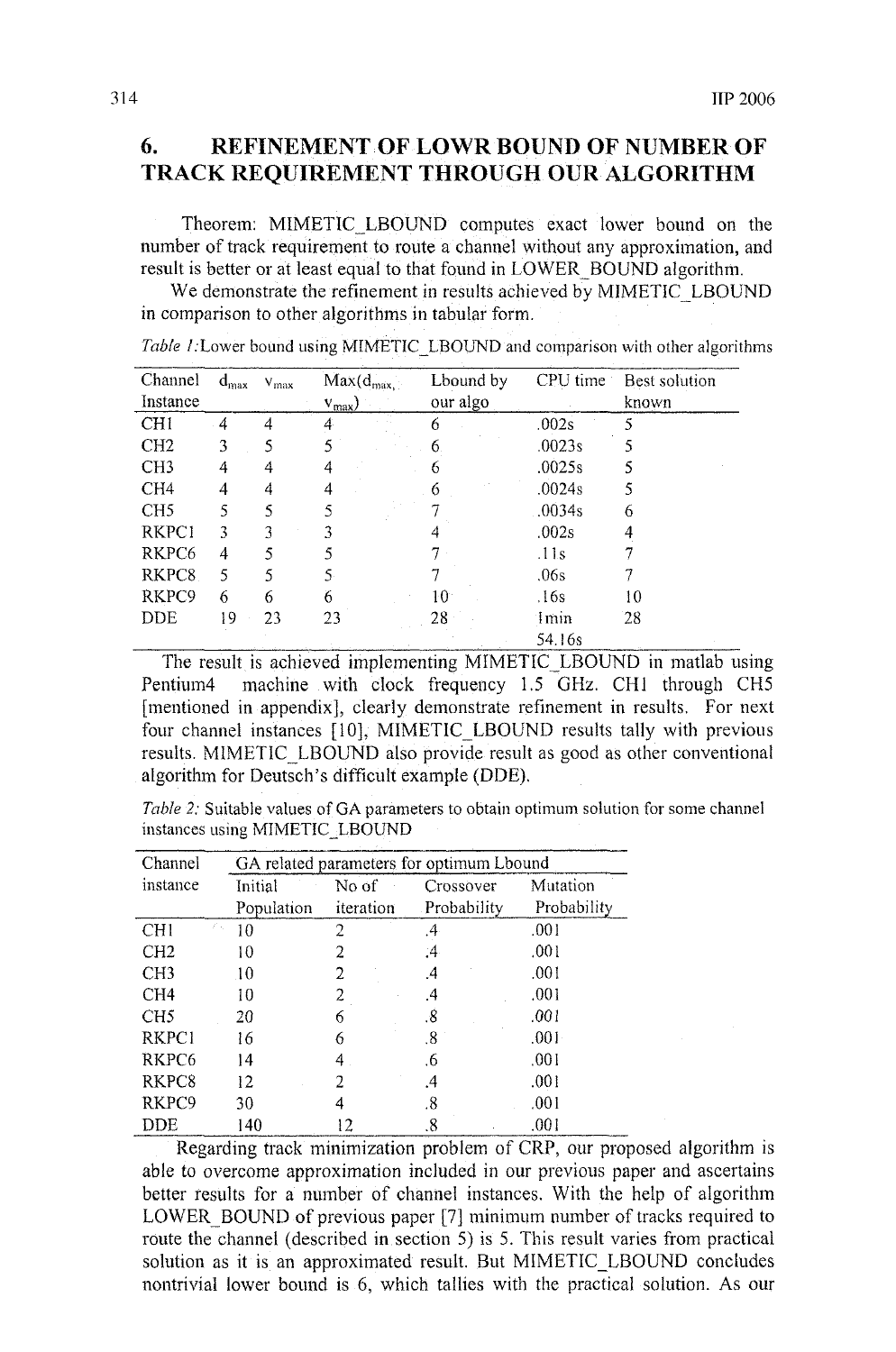approach preserves all constraint-based information in composite graph, it enhances the accuracy in result.

#### **7.** TWO LAYER RESTRICTED DOGLEG ROUTING

For channels with multi-terminal nets, restricted doglegging often remove cycles from VCG and can route such channels. It sometimes produces belter routing solution. Our algorithm can invariantly be applied for multi-terminal nets, if horizontal wire segment of such net is splitted into set of two terminal subnets and HCG (or HNCG) and VCG are constructed as follows.

For both HCG  $G_H = (V', E_1')$  and VCG  $G_V = (V', E_2')$ , V' is the set of vertices corresponding to two terminal subnets of nets. If  $e_{1i}$  and  $e_{1i}$  are two subnets of net  $n_i$  and  $n_j$  respectively, then  $(e_{1i}, e_{1j}) \in E_i$ ' when  $e_{1i}$  and  $e_{1i}$  overlaps. HNCG  $G_{HN}$ ' is obtained by complementing the edges of  $G_{H}$ '. For constructing edges of VCG, if net  $n_i$  and  $n_i$  both cross through some column c, where  $l_i$  and  $r_i$ are subnets of net  $n_i$  and  $l_i$  and  $r_i$  are subnets of net  $n_i$  to the right and left of column c, then directed edges  $\langle i_1, i_2 \rangle, \langle i_1, r_1 \rangle, \langle r_i, i_j \rangle$  and  $\langle r_i, r_i \rangle$  have to be introduced in VCG. Construction of HNCG and VCG and hence lower bound on number of tracks for channels with multi-terminal nets can be demonstrated by an example.



*Fig9: Channel instance and its routing* 

VCG of this channel forms a cycle, so doglegging is applied.  $1_1$  and  $1_2$  are two subnets of net 1.



Fig10: HNCG G<sub>HN</sub>'

*FigJl.VCGGr' Fig!2:Composite Graph* 

Composite graph is null graph. Hence Independence Number 1=5 and lower bound on number of tracks requirement is also 5, which tallies with the practical solution for routing the nets, as shown.